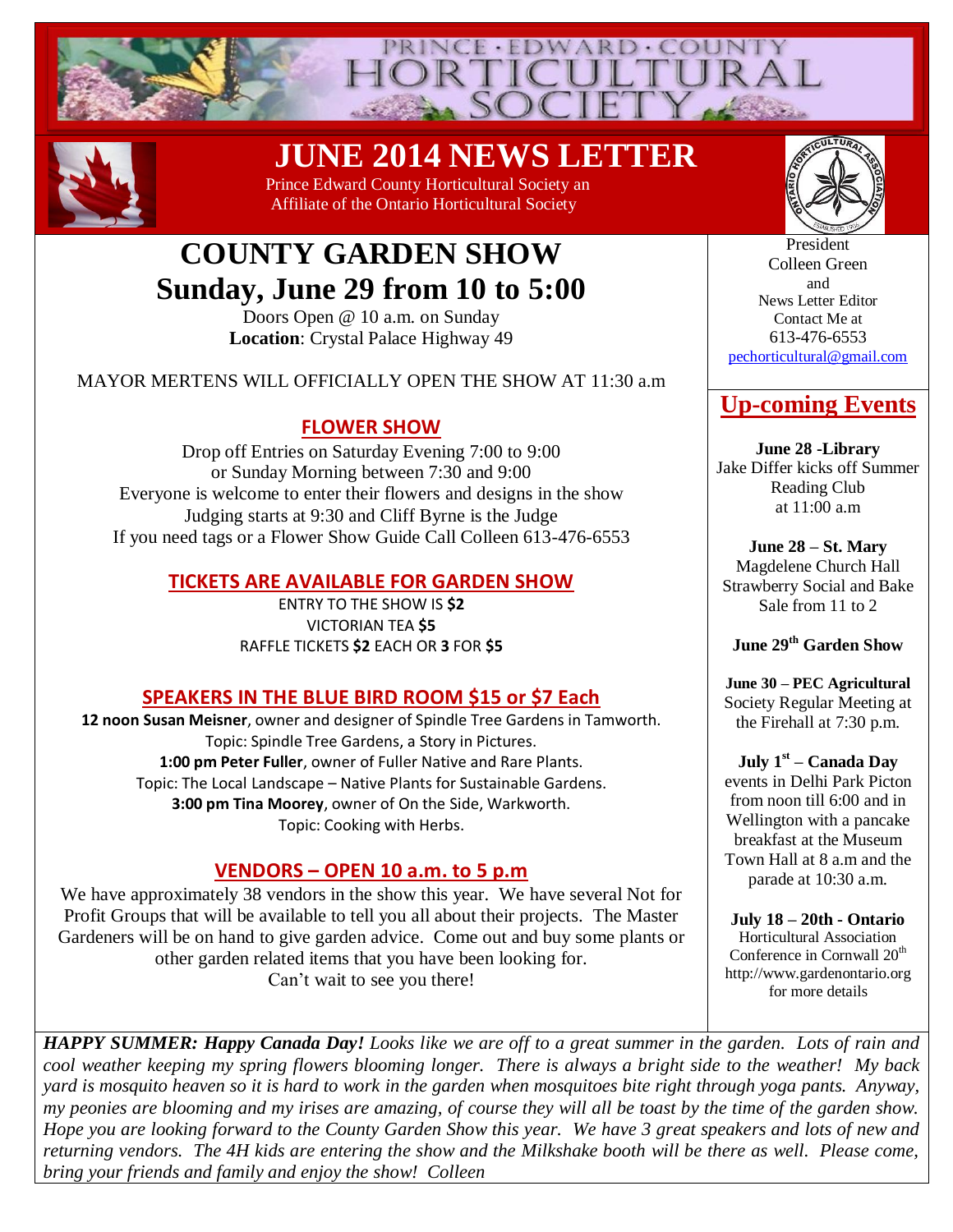# **SUMMER PICNIC – SUNDAY, AUGUST 17, 2014**

# **WHERE: Home of Norma & David Crichton at 81 Paul Street in Picton**

**TIME: 12 Noon to 3:00 p.m.**

**WHAT TO BRING: POT LUCK LUNCH – So bring your favourite dish for 6 people Bring your own cutlery and dishes and a lawn chair The Horticultural Society will provide soft drinks**

#### **UP-COMING MINI SHOWS**

| <b>DATE</b>    | <b>CLASS 1</b>                               | <b>CLASS 2</b>                                                       |
|----------------|----------------------------------------------|----------------------------------------------------------------------|
| <b>SEPT 24</b> | <b>Annual Rose Show</b>                      | Judged by Marvin – details to<br>follow                              |
| <b>OCT 29</b>  | Design using a pie<br>pumpkin as a container | Collection of herbs CUT in a<br>container, 3 or more varieties named |

# **Next Meeting September 24, 2014, highlight will be the Annual Rose Show. Meeting will start at 7:00 p.m. so have your entries in by 6:45**.



**Mary and Darlene at the District 3 Spring Meeting**

Darlene Johnston, Mary Jenkins, Howard Hunter (District 3 Rep), and Anne Reeves attended the District 3 Spring Meeting. Darlene gave an excellent talk on what the Prince Edward County Horticultural Society is up to. They enjoyed meeting representatives from our neighbouring horticultural societies and the sharing of information. Thanks to all who attended.

### **REPORT FROM THE MAY GENERAL MEETING**

Christine Gill, the Delphinium Lady was awesome. She had a very interesting talk and great advice about growing delphiniums. She told us that the plants we buy come from California and the stock is not as resistant as the delphinium stock that we used to get from England. We tried a different format for the meeting with the speaker starting at 7:00 and breaking for 15 minutes after the speaker was finished and then continuing with the business part of the meeting. The response to this format was very positive and so we will continue with this in September.

### **REPORT FROM THE PECHS BOARD MEETING of MONDAY, JUNE 16, 2014**

We discussed membership and ways to grow our society. Howard Hunter has had 10 applications for civic garden awards so we have been able to fund this with proceeds from the 2013 Garden Show Raffle. Anne, Howard and John will attend the OHA meeting in Cornwall. Highlights from the executive meeting included discussion about the up-coming garden show. Anne Reeves headed the discussion with reports provided regarding the vendors, and layout for the show. Elizabeth Cowan updated us on the advertising and signage for the show and we heard from John Garside with regard to Raffle prizes and donors. The Victorian Tea has been organized and Colleen Green reported that Penny Stewart will be helping with the Flower Show to ensure that all goes well. Mary Jenkins has the speakers all arranged and prices confirmed. Howard Hunter has the tickets printed, posters are being distributed along with hand bills. The response to the printed material has been very positive. Mayor Mertens has confirmed that he will open the show.

# **MEMBERSHIP DUES**

**Renew your 2014** Membership **\$15** per person or a **\$25** family membership. Give a Membership as a Gift. We have Gift Cards **You get the opportunity to hear great speakers, get discounts at local nurseries, fellowship, enter monthly flower shows and so much more.**

#### **DISTRICT 3 REPRESENTATIVES** Howard Hunter, Gayla Campney Director – Penny Stewart

**GREEN TRUST** Marianne Malachowski, President *613-476-3992*

# **MASTER GARDENERS**

Kathleen Bazkur, President *613-476-9053*